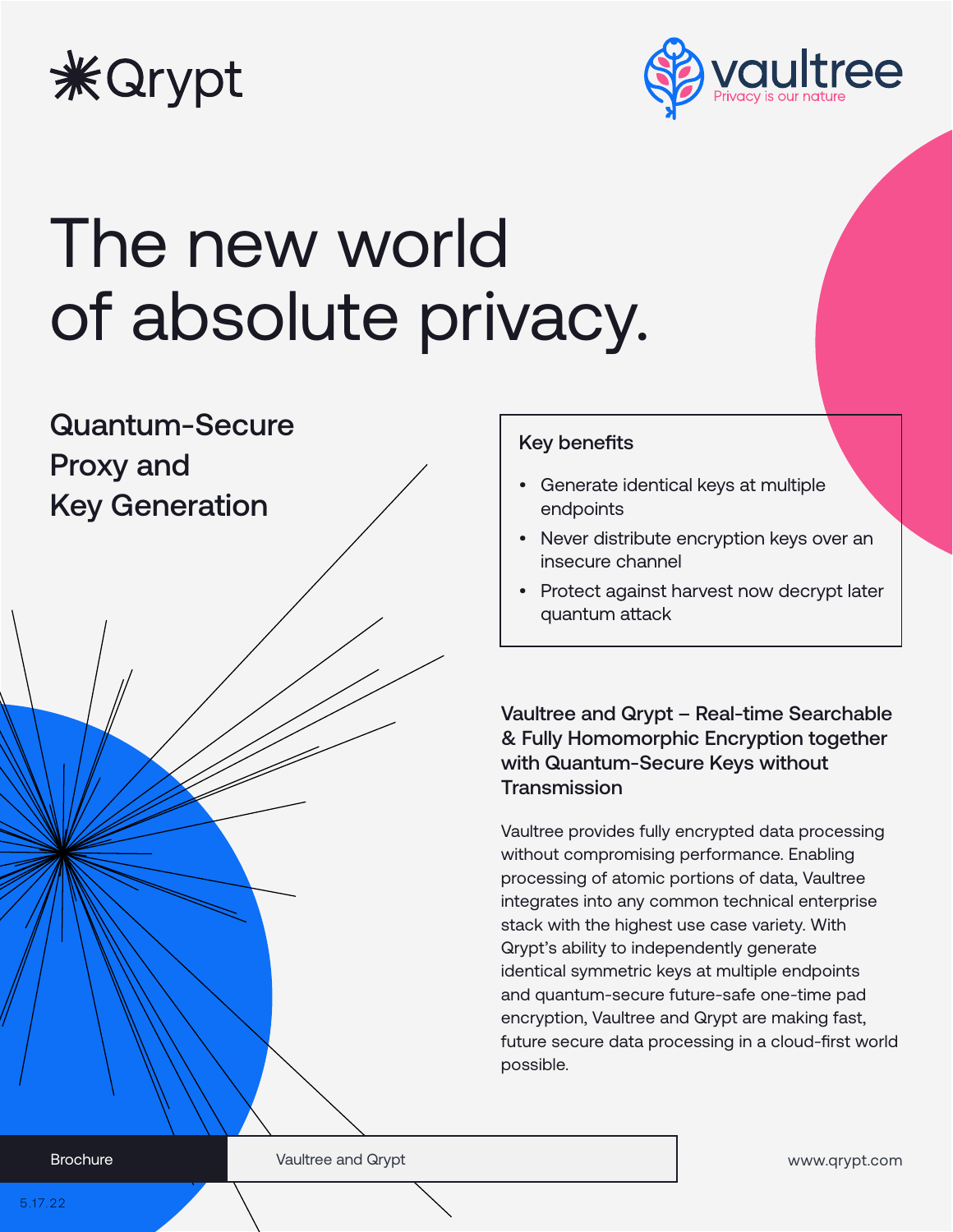### The Challenge

Security of encryption keys is critical. Adversaries with unlimited resources are attacking key distribution and data transmission, harvesting keys and encrypted data. With the advent of quantum computers, they will have access to today's data and keys, exposing you to unfathomable risk. Any algorithmic approach to encrypting data in transit, like asymmetric encryption, and even NIST postquantum computing (PQC) algorithms, are not proven quantum-secure. Late last year, a secondround NIST PQC submission was proven insecure; once quantum computers are available and with improvements in machine learning (ML), it won't be surprising if other weaknesses emerge to render encrypted data exposed.

## The Solution

Qrypt's Secure Proxy solution for Vaultree enables a quantum-secure one-time pad (OTP) encrypted proxy tunnel to secure the transmission of keys between your client and the HashiCorp Vault. OTP encryption is information-theoretic security, making OTP-protected data everlasting secure - mathematically proven safe against all known attacks, including future quantum computers.

Additionally, Qrypt Key Generation, leveraging patented algorithms and peer-reviewed encryption techniques, permits identical keys to be securely generated at multiple endpoints eliminating the need for key distribution.